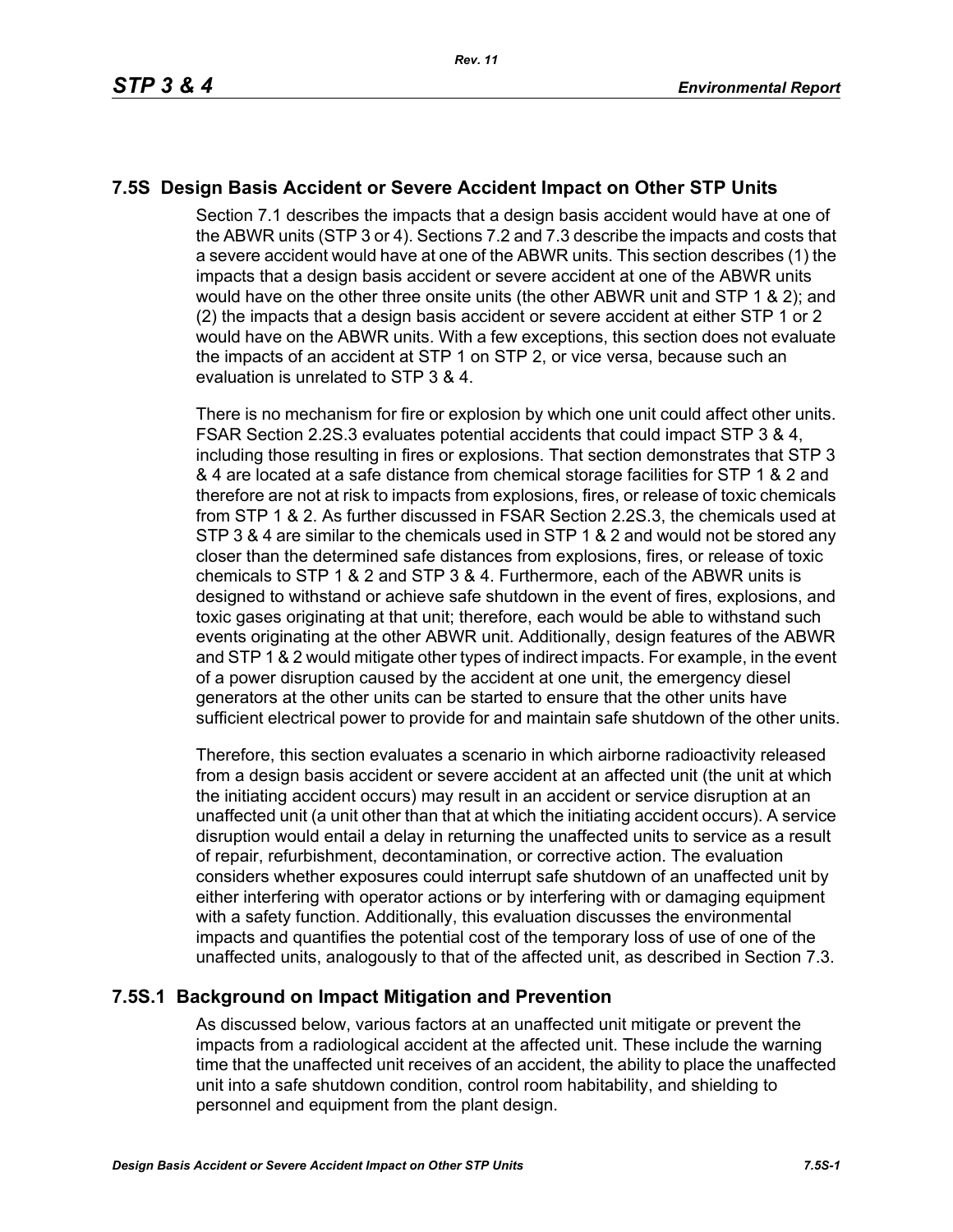Plant design and procedures provide protection for operators. Control room habitability systems are designed to protect the control room during an accident and include missile protection, radiation shielding, radiation monitoring, air filtration and ventilation systems, and fire protection. 10CFR50, Appendix A, General Design Criterion (GDC) 19 specifies a 5 rem control room operator dose limit for releases from a design basis accident at that unit. If this dose were to be exceeded within the control room during a severe accident, operators could be protected with additional measures, such as donning a SCBA (self contained breathing apparatus) and limiting exposure time. Additionally, once a plant is shut down, stable, and in long term decay heat removal, operator action is not continually necessary to maintain the plant in a safe shutdown condition. Once a stable cool down rate has been established, operator adjustments are no longer required to maintain the plant in a stable safe shutdown condition. Therefore, at that time, the operators could be evacuated from the control room if necessary.

An important factor in mitigating and preventing major impacts at an unaffected unit is the warning time that an operator of that unit receives of an accident at the affected unit. With sufficient warning time prior to radioactive releases from the affected unit, the unaffected units can be put into a safe shutdown mode. Additionally, in the event of a design basis accident or severe accident, non-essential site personnel could be evacuated in keeping with site emergency procedures.

A unit can be put into a hot shutdown condition, in which the reactor is completely shutdown, within minutes. Cooling operations can be commenced shortly after hot shutdown. After about 3 hours, the reactor will be in a stable long-term decay heat removal condition. Once long term decay heat removal is established the operations staff will adjust the cooling systems to establish a stable cool down rate. After that time, operator action is not necessary to maintain the plant in a safe shutdown condition. If the time increment between the onset of the accident and the airborne radioactivity release at the affected unit is longer than the time it takes to place the reactor into a stable long-term decay heat removal condition (approximately 3 hours), then there would be no impact on safe shutdown of an unaffected unit. Once the unaffected units are in safe shutdown, a release from the affected unit would not adversely impact maintenance of that safe shutdown condition because, as described below, the equipment can withstand the doses associated with the release without loss of safety function.

Equipment can inherently withstand large radiation doses from an accident, and plant design features, such as shielding, provide additional protection. For example, the concrete of the containment structure provides substantial shielding and the containment is sealed, thus preventing the intrusion of airborne radioactivity to equipment within containment. The concrete in other concrete buildings also would provide some shielding to equipment. Equipment can also withstand the release of radioactive material from accidents. For example, FSAR Section 2.2S.3.1.7 explains that safety-related structures, systems, and components for the ABWR are designed to withstand the effects of radiological events and the consequential releases from design basis accidents.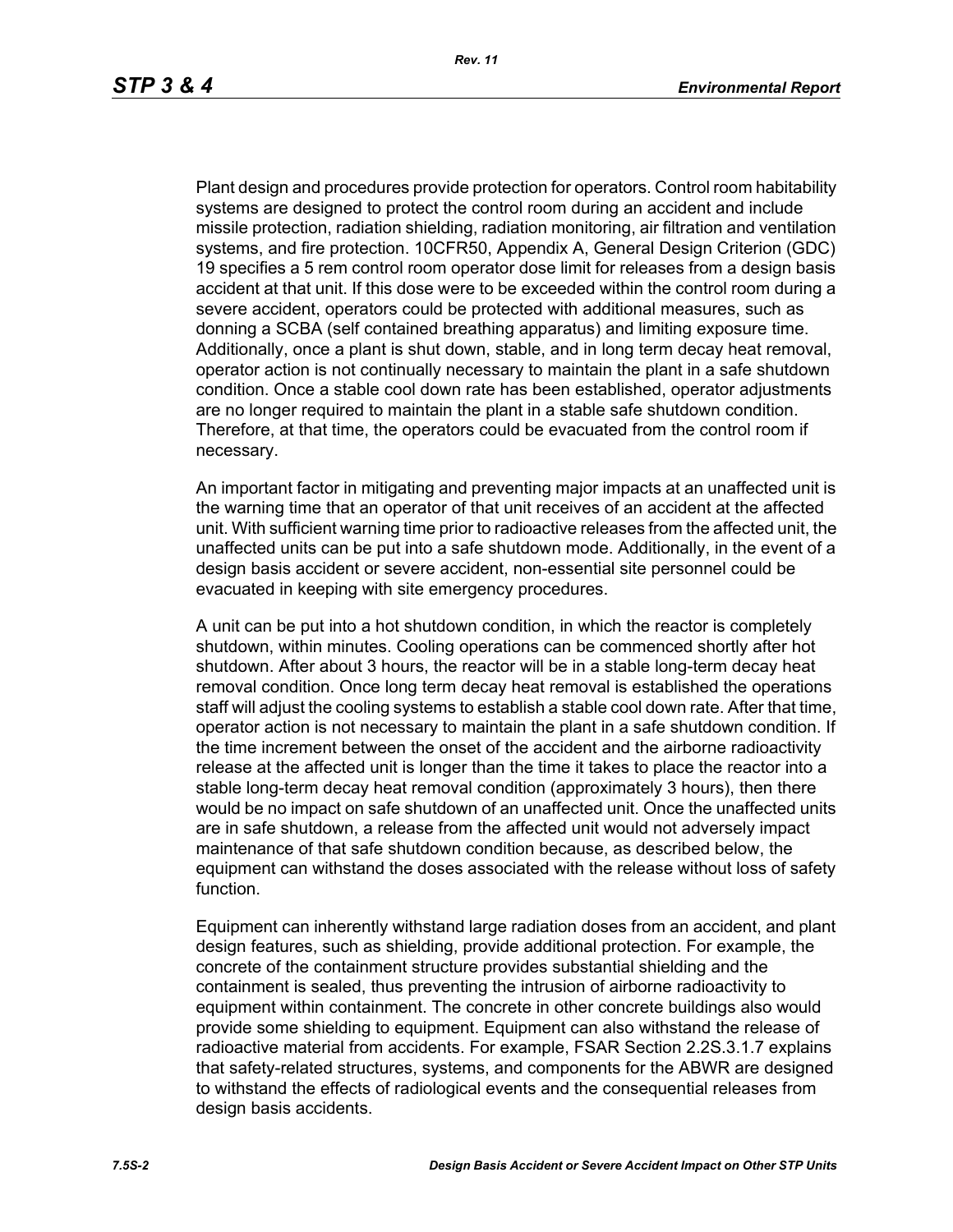Section 7.5S.4 below discusses the expected doses at the exterior of the unaffected units resulting from the evaluated accidents, and demonstrates that the structures and equipment in the unaffected units would still be able to perform their safety function given such doses.

### **7.5S.2 Evaluation of Impacts of Design Basis Accidents on Safe Shutdown of Other Units**

#### **Design Basis Accidents Originating in STP 3 or 4**

Section 7.1 provides STP 3 & 4 Exclusion Area Boundary doses that would result from design basis accidents at either STP 3 or 4. FSAR Section 15.6 demonstrates that doses in the control room would be within the regulatory limit of 5 rem during a design basis accident at that same unit. The dose at the control room of the unaffected ABWR would also be within the regulatory limit of 5 rem during a design basis accident at the affected ABWR unit because the design and protection of the control rooms are identical. The control room dose at STP 1 & 2 would be similar in magnitude to the doses experienced at the unaffected ABWR unit control room because of the protection of the control room habitability systems at STP 1 & 2, which are required to satisfy the requirements of GDC 19 similar to STP 3 & 4. In fact, the doses would likely be less due to the larger distance between the affected unit and STP 1 & 2 than the affected unit and the other ABWR. Therefore, the doses experienced at the control rooms of STP 1 & 2 or the unaffected ABWR unit from a design basis accident at either STP 3 or 4 would not prevent the operators from completing safe shutdown of the unaffected units.

As discussed below in Section 7.5S.4, equipment can withstand severe accident doses without loss of function. Therefore, a design basis accident at STP 3 or 4 would not have an impact on the safe shutdown of STP 1 & 2 and the other ABWR unit.

#### **Design Basis Accidents Originating in STP 1 or 2**

As described in FSAR Section 2.2S.3.1.7, radiological releases from a design basis accident at STP 1 & 2 would not threaten the safety of STP 3 & 4. As noted previously, control room habitability systems can detect and protect control room personnel from airborne radioactivity. Therefore, a design basis accident at STP 1 or 2 would not cause the operators at STP 3 & 4 to exceed the 5 rem limit in GDC 19 and would not prevent the operators from completing safe shutdown of the ABWR units.

FSAR Section 2.2S.3.1.7 also states that safety related structures, systems, and components for the ABWR have been designed to withstand the effects of airborne releases from a design basis accident at the ABWR that would bound the airborne release from either STP 1 or 2. Therefore, a design basis accident at STP 1 or 2 would not have an impact on the safe shutdown of STP 3 & 4.

In summary, a design basis accident at any affected unit would not impact the safe shutdown of an evaluated unaffected unit.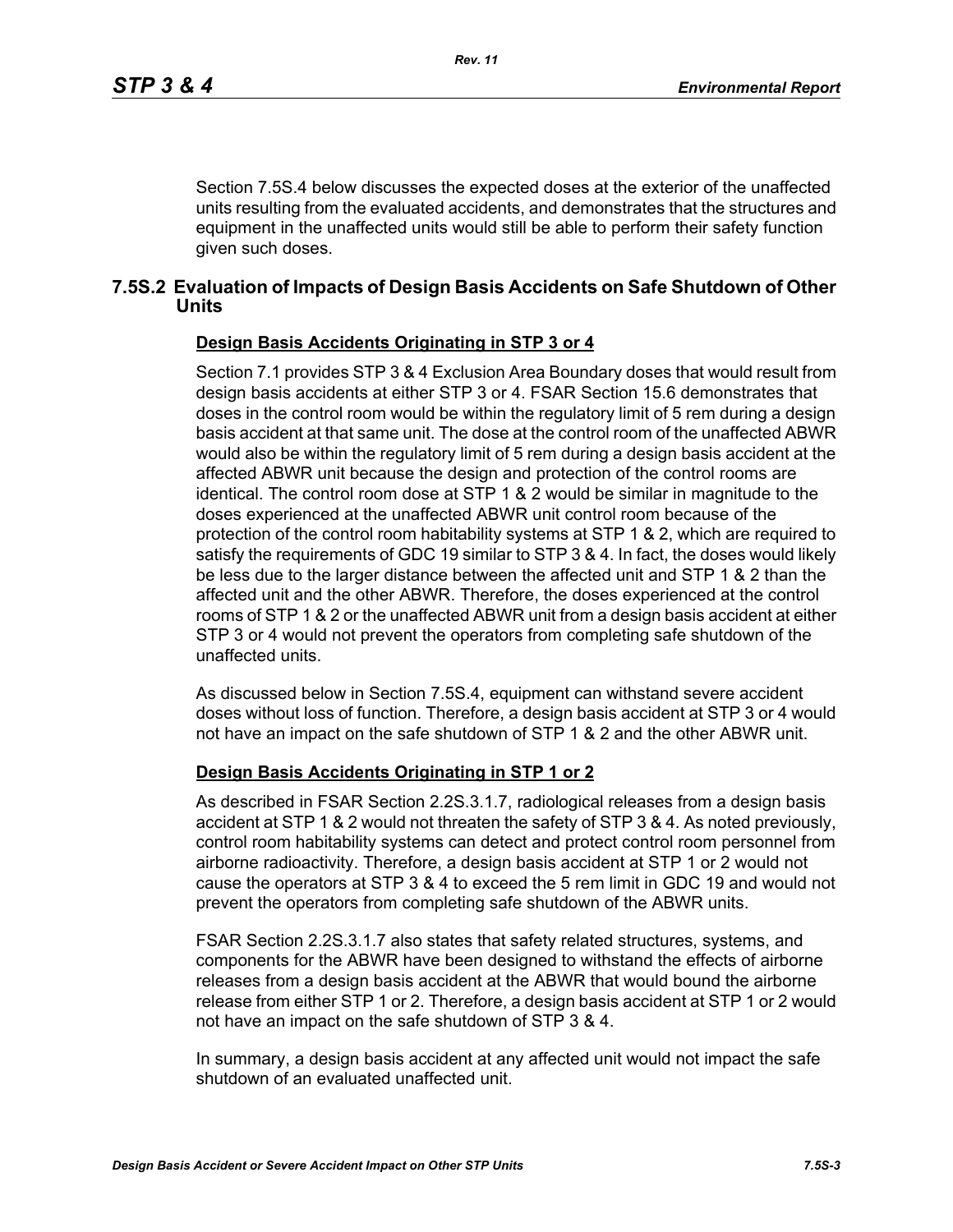# **7.5S.3 Evaluation of Impacts of Severe Accidents on Safe Shutdown of Other Units**

### **Severe Accidents Originating in STP 3 or 4**

Section 7.2 describes the offsite dose and cost risks that could accompany a severe accident at either STP 3 or 4. A number of accident sequences, each of which represents a broader family of accidents, are analyzed for such an accident class. For the ABWR, ten accident sequences are analyzed for internally initiated events. The sum of the frequencies of occurrence for each of the ten accident sequences, which are shown in Table 7.2-1, is the core damage frequency (CDF). The CDF of an ABWR for internal events is  $1.6 \times 10^{-7}$  per year.

However, not all core damage events result in a large release (i.e., the containment is able to prevent the release of significant amounts of radioactivity to the environment). Absent a large release, there would be no impact on the safe shutdown of the unaffected units. In general, the large release frequency (LRF) for the ABWR for internal events is about 2.2 x 10<sup>-8</sup> per year. Furthermore, most of the LRF consists of a release which has been scrubbed by the suppression pool water and passes through the Containment Overpressure Protection System. The LRF for a release that has not been scrubbed is  $1.0 \times 10^{-9}$  per year.

Externally initiated events, and their associated small contribution to risk, are described in FSAR Section 19.4 and 19.6, which in turn incorporate by reference the associated sections of the ABWR DCD. As stated in the Final Safety Evaluation Report for the ABWR (NUREG-1503):

> Although direct comparison of external-event results to [the Commission's safety goals] is not possible, the ABWR design has significant margins above the design bases for seismic, fire, and internal flood-initiating events and, where computed, has low estimated core damage frequencies from these bounding analyses. The staff believes that the ABWR design meets the Commission's safety goals.

As discussed previously, operators with sufficient warning of an accident at an affected unit can safely shutdown an unaffected unit. The time increment from general emergency warning time until the first release of radioactivity to the environment for all ten accident sequences is greater than the time required to put an unaffected unit into a stable long-term decay heat removal condition. Therefore, any doses experienced at the control rooms of STP 1 & 2 or the unaffected ABWR unit from a severe accident at either STP 3 or 4 would not prevent the operators from completing safe shutdown of the unaffected units. Additionally, as discussed below in Section 7.5S.4, equipment can withstand the bounding radiation dose from a severe accident without loss of function.

# **Severe Accidents Originating in STP 1 or 2**

A similar analysis of representative accident sequences was performed for STP 1 & 2. Nine representative sequences were analyzed, with a total CDF of 1.0x10<sup>-5</sup> per year and a Large Early Release Frequency (LERF) of 6.1x10<sup>-7</sup> per year for internal and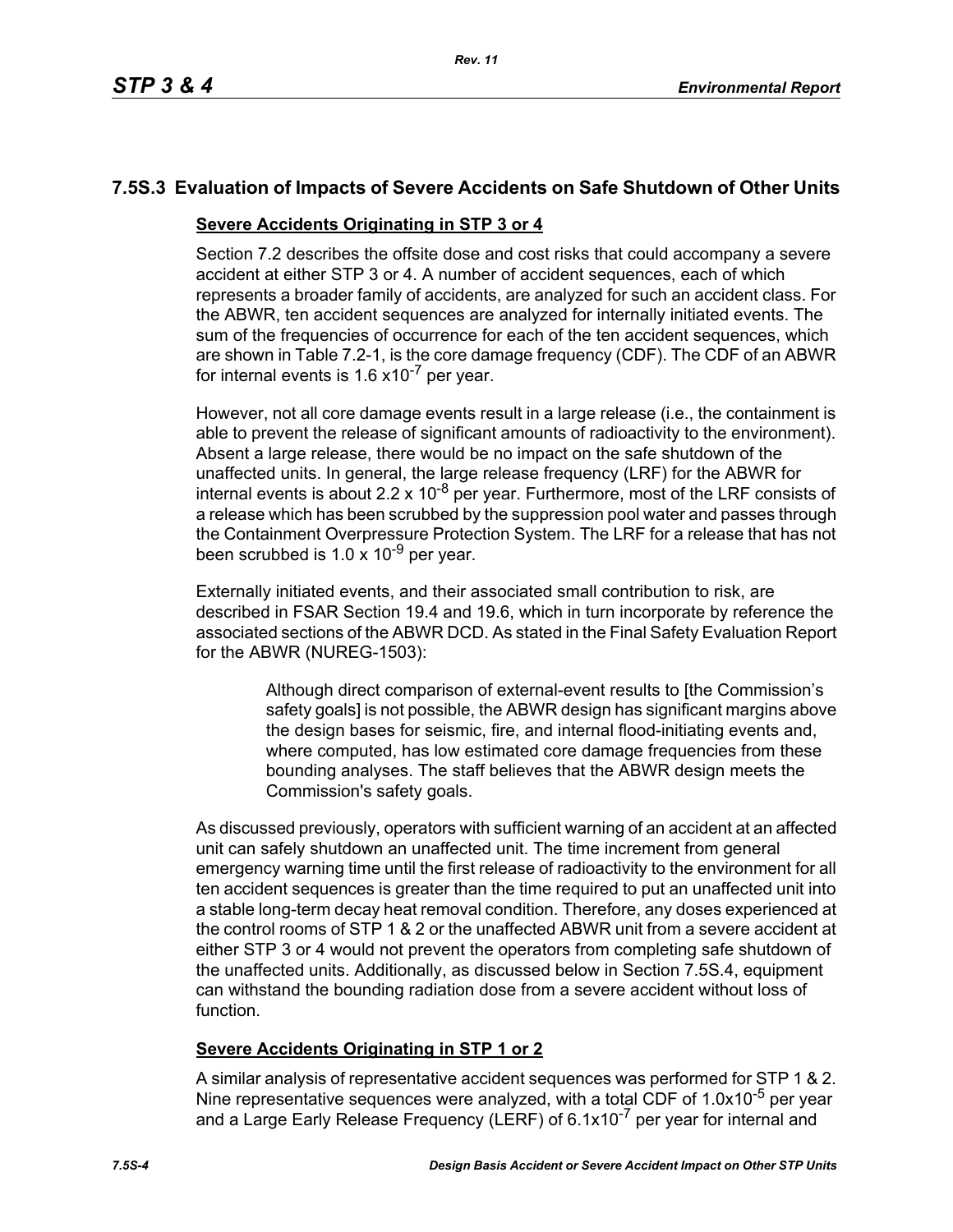*Rev. 11*

external events. The time increment from general emergency warning time until the first release of radioactivity to the environment for all nine representative sequences is greater than the time required to put an unaffected unit into a stable long-term decay heat removal condition. Therefore, any doses experienced at the control rooms of STP 3 or 4 from a severe accident at either STP 1 or 2 would not prevent the operators from completing safe shutdown of the unaffected ABWR units. Additionally, as discussed below in Section 7.5S.4, equipment can withstand the bounding radiation dose from a severe accident without loss of function.

In summary, a severe accident at any affected unit would not impact the safe shutdown of an evaluated unaffected unit.

### **7.5S.4 Evaluation of Impacts of Design Basis Accidents and Severe Accidents on Equipment Function**

Equipment at the unaffected units would continue to function under the accident scenario considered above in Sections 7.5S.2 and 7.5S.3 that results in the highest radiation dose. The accident with the highest radiation dose is an Induced Steam Generator Tube Rupture (ISGTR) at STP 1 or 2, which is characterized by a low CDF of  $6.1x10^{-7}$  per year.

The ISGTR is initiated by a loss of offsite power (LOOP) that is not recoverable prior to fuel damage in the affected unit. All emergency diesel generators are assumed to also fail and are not able to be recovered. The turbine driven auxiliary feedwater pump likewise is assumed to fail and is also not able to be recovered.

Exposures at an unaffected ABWR unit resulting from severe accident releases from this accident sequence were calculated using the MACCS2 code. That code is described in Section 7.2, and was used there to calculate offsite dose and cost risks from severe accidents. Only the code's early release phase was exercised for this analysis, i.e., short-term doses to personnel and equipment during the release plume passage were calculated. This is the period of concern relative to safe shutdown of the unaffected units and onsite contamination.

The STP 1 & 2 ISGTR accident sequence results in an estimated worst case dose at STP 3 & 4 of up to 2,500 rad to air. This calculated exposure is without any shielding, and is cumulative over the entire duration of the early airborne releases. The meteorology is also conservatively assumed to be at the 95% level, meaning that 95% of the time actual weather conditions would lead to less exposure at that location.

Equipment at the unaffected units can withstand this bounding radiation dose and continue to properly function. As discussed in the STP 1 & 2 Design Criteria for Equipment Qualification Program (Reference 7.5S-1), an environment with exposures of less than  $1x10<sup>5</sup>$  rad is considered to be a mild environment and does not require any special qualification requirements to ensure equipment function. Thus, equipment installed at the STP units can withstand  $1x10^5$  rad of radiation exposure without any impact on equipment functionality. As discussed above, the bounding radiation dose for the evaluated accidents is 2,500 rad, which is significantly less than the radiation level that would impact equipment functionality. Therefore, all equipment necessary to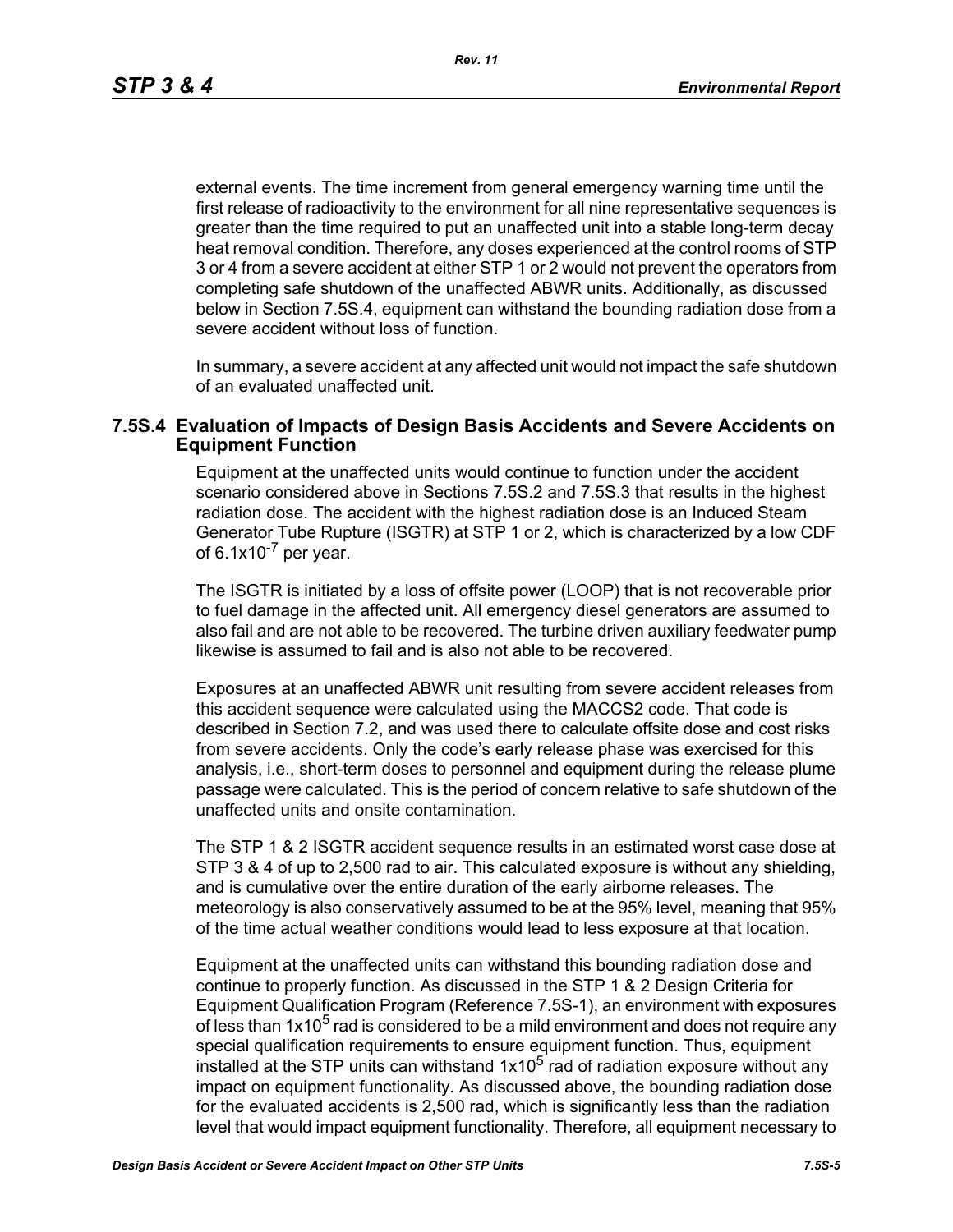complete safe shutdown of the unaffected units would be able to operate as designed without any degradation to its functional capabilities for the exposure levels associated with the airborne release from the accidents evaluated above.

## **7.5S.5 Economic Impacts of a Temporary Shutdown of the Unaffected Units**

The potential economic impacts from an accident at an affected unit on an unaffected unit are quantified by monetizing the onsite exposure and cleanup costs at the unaffected units together with replacement power costs from an outage at the unaffected units. The calculations are analogous to those in Section 7.3 (using the same methodology as described there unless otherwise noted) for an accident and attendant impacts from a single affected unit.

The principal inputs to the analysis are the severe accident CDF, the outage period of the other site units, and the economic discount rate (7 percent and 3 percent are NRC precedents established by NUREG/BR-0184). With these inputs, monetized impacts per unaffected unit are presented in Tables 7.5S-1 and 7.5S-2 for an event at one of the existing units (STP 1 & 2) and at one of the ABWR units (STP 3 & 4), respectively. A design basis accident would have much lower releases associated with the accident compared to a severe accident, resulting in much lower contamination levels that would be bounded by the evaluation for a severe accident. Therefore, only the severe accident CDFs were considered to produce a long term outage period from the associated cleanup and refurbishment of equipment.

Unlike in Section 7.3, where an accident at one unit could result in offsite impacts due to radiation releases from that unit, no releases or offsite impacts would result from the unaffected units. In order to determine the economic impact of a temporary shutdown in the unaffected units, the methodology used for the affected unit is conservatively applied here to all unaffected units.

The onsite cleanup cost includes cleanup and decontamination of the unaffected units. The cleanup of these units, unlike for the affected unit (as analyzed in Section 7.3), is based on recovering the units for restart. Recoverable cleanup costs have been estimated as 30% of the non-recoverable cleanup costs (as included in the Section 7.3 initiating unit costs) for BWR units (STP 3 & 4) and 26% for PWR units (STP 1 & 2) (Reference 7.5S-2); 30% is conservatively used here for all units. Those costs are based on cleanup of a small LOCA (loss of cooling accident) which results in a moderately contaminated containment building; applying these costs to units which would not have internal releases but instead can be contaminated by external releases from the initiating unit is conservative.

It is expected that the unaffected units could be restarted within months. However, it took 6 years to restart Three Mile Island Unit 1 (TMI-1) after the accident at TMI-2. It should be noted that cleanup and refurbishment were not the driving actions for the restart delay. Instead, the restart awaited application and approval of lessons learned from the TMI-2 accident. This analysis assumes that the unaffected unit with the same design of the affected unit would be shutdown for 6 years for cleanup, refurbishment, and application and approval of lessons learned. The analysis assumes that the other two unaffected units would be shutdown for 2 years for cleanup and refurbishment.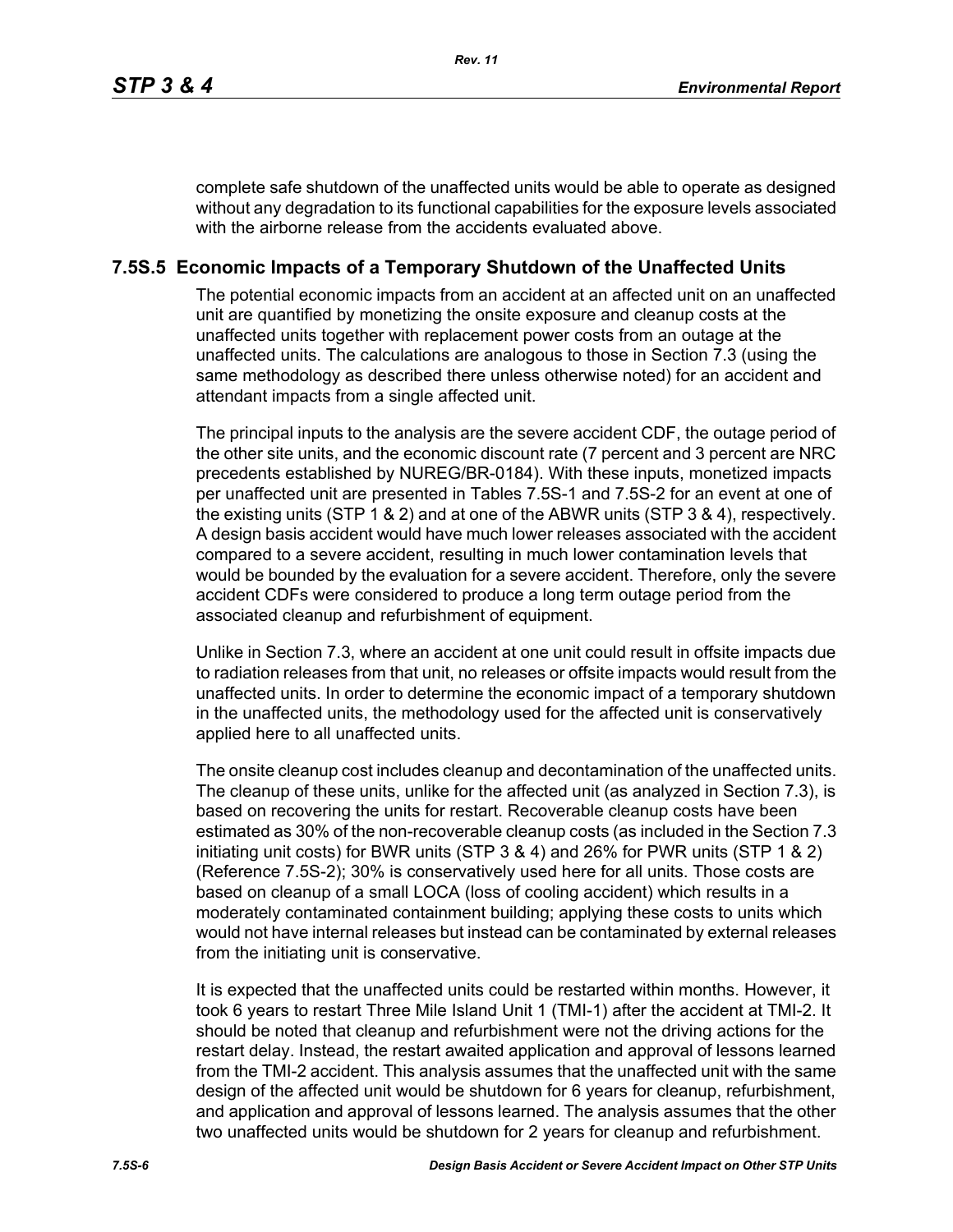The cost of repairs and refurbishment at the unaffected units was estimated at \$1,400 per hour of outage duration, which is \$1,000 per hour escalated to the calculation basis year (Reference 7.5S-2), and is included in the onsite cleanup cost. If Tables 7.5S-1 and 2 were based on 6 months of outage rather than 6 years, the total costs would be 40-45% (depending on discount rate) of those indicated in the tables. Almost all of that decrease would be due to the decrease in replacement power cost.

NRC suggests that a typical short-term replacement power cost (i.e., power plant that will be restarted) for a 910 MWe power plant is \$310,000 per day (Reference 7.5S-2). That value, scaled to the STP power levels, replaced the present value in the replacement power cost calculation of Section 7.3 for this analysis.

The monetized impacts for an accident at STP 3 or 4 affecting another unit are very low, as shown in Table 7.5S-2. The cost at a 7 percent discount rate at the other ABWR unit would be approximately \$3,000 and the cost at STP 1 or 2 would be approximately \$1,800 per unit. Even at a 3 percent discount rate, the cost at the other ABWR unit would be approximately \$4,500 and the cost at STP 1 or 2 would be approximately \$3,000 per unit. These costs are less than half of the costs of an accident at the affected unit. The Section 7.3 conclusion that there is no cost-effective ABWR operation design change holds for the mitigation of impacts at other site units.

The monetized risk-based impacts from an accident at STP 1 or 2 on the ABWR units are larger than the impacts from an ABWR initiated accident case, due to the larger CDF of the existing units. The monetized impact cost to an ABWR unit from a large severe accident release at one of the existing units is shown in Table 7.5S-1. The cost at a 7 percent discount rate at the ABWR units would be approximately \$110,000 per unit, and at a 3 percent discount rate would be approximately \$170,000 per unit. None of the severe accident mitigation design alternatives considered for the ABWR would be cost effective and mitigate the potential impacts (contamination and down time) from a large release severe accident at the existing units (Reference 7.5S-3).

## **7.5S.6 Conclusions**

As demonstrated above, a design basis accident or a severe accident at the affected unit would not prevent the unaffected units from safely shutting down. Additionally, all equipment necessary to complete safe shutdown of the unaffected units would be able to operate as designed without any degradation to its functional capabilities for the exposure levels associated with the airborne release from the accidents evaluated. Therefore, the accident scenarios would not result in any incremental environmental impacts attributable to the unaffected units beyond those evaluated in Sections 7.1 and 7.2.

Furthermore, even if it is arbitrarily postulated that a severe accident in the affected unit could cause a simultaneous severe accident in each of the unaffected units, the cumulative environmental impacts would still be SMALL. In such a scenario, the releases of radioactivity from all four units would be approximately four times the release from an individual unit. However, even if the environmental impacts (risks) discussed in Section 7.2.4 for an accident originating in one of the ABWR units were to be multiplied by a factor of four, the environmental risks would still be insignificant.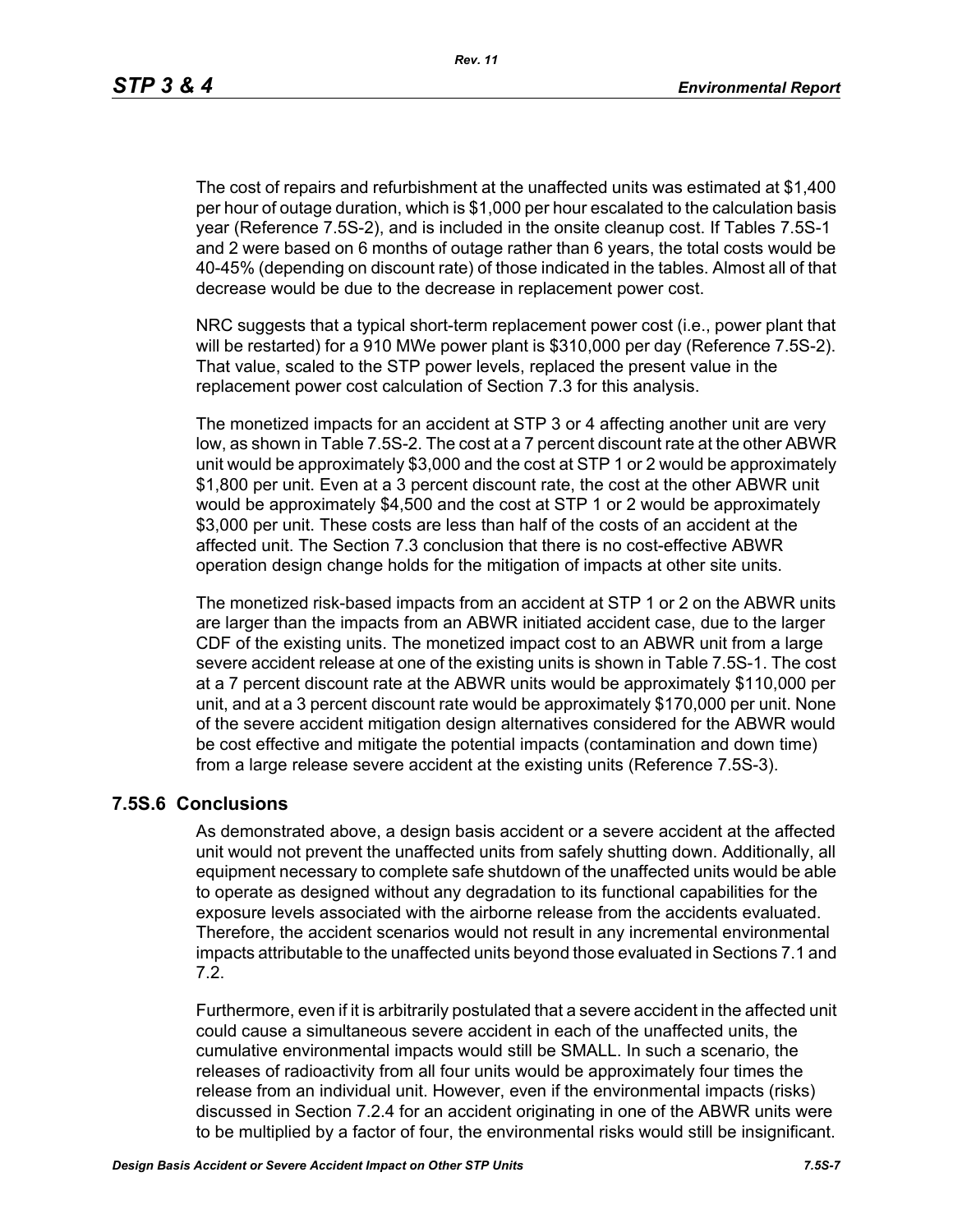For example, the cumulative risk from all four units would be about 0.017 personrem/year (i.e., 4 x 0.0043 person-rem per reactor year), which is more than a factor of ten less than the cumulative dose risk from normal operation (about 0.5 person-rem per reactor year). Furthermore, the risk of cancer from such an accident scenario would be about 0.0044% of the background risk (i.e., four times 0.0011% of the background risk). This value is well below the 0.1% value specified in the Commission's Safety Goal Policy Statement.

As discussed in Section 7.5S.3, the LERF for Units 1 and 2 is approximately 30 times greater than the LRF for Units 3 and 4. However, even if the risk-based values in the previous paragraph were to be multiplied by a factor of 30, the resulting dose risk would be equivalent to the cumulative dose risk from normal operation and the resulting cancer risk would be equivalent to the Commission's Safety Goal. Therefore, the environmental impact from such a scenario would be SMALL.

### **7.5S.7 References**

- 7.5S-1 Design Criteria for Equipment Qualification Program 4EQ19NQ1009 for South Texas Nuclear Operating Company (Units 1&2), January 26, 2000.
- 7.5S-2 NRC (U.S. Nuclear Regulatory Commission). 1997. Regulatory Analysis Technical Evaluation Handbook, NUREG/BR-0184. Office of Nuclear Reactor Regulation. Washington, D.C. January.
- 7.5S-3 GE (General Electric Company). 1995. Technical Support Document for the ABWR, Revision 1, MPL Number A90-3230, 25A5680, January.